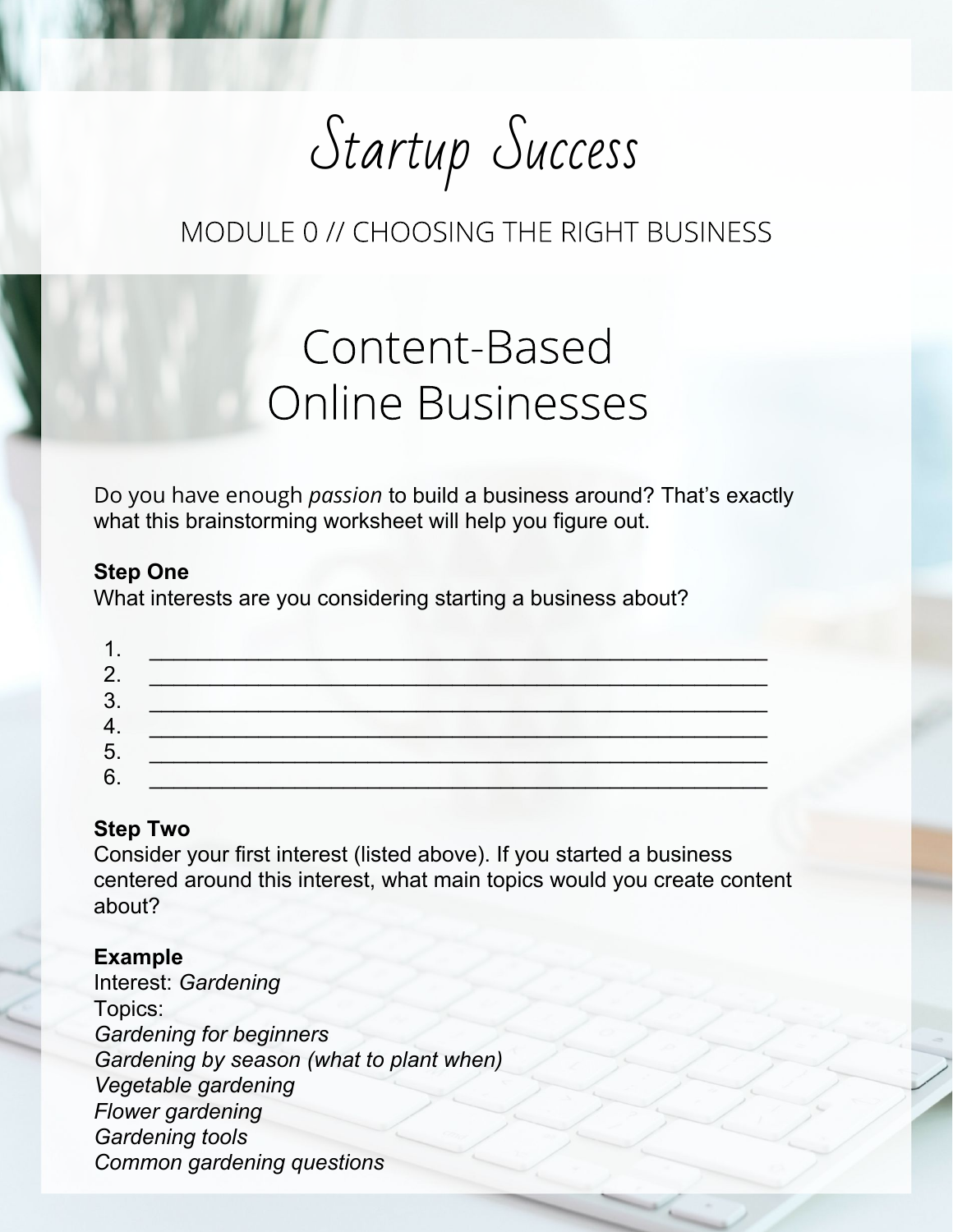Startup Success

| Interest #1                                                   |  |
|---------------------------------------------------------------|--|
| <b>Topics</b>                                                 |  |
| А.<br><b>B.</b><br>$\mathsf{C}$<br>D.<br>Ε.<br>F.<br>G.<br>Η. |  |

### **Step Three**

For each of your main topics (listed above), brainstorm 5+ specific content ideas (blog articles or videos) that you could create.

### **Example**

Topic: *Gardening for beginners* Content ideas: *How to prepare your garden for planting How to decide what to plant for your first garden 7 Things I Wish I Knew When I Started Gardening Seeds vs Starters When to plant your garden Supplies you'll need to start your first garden*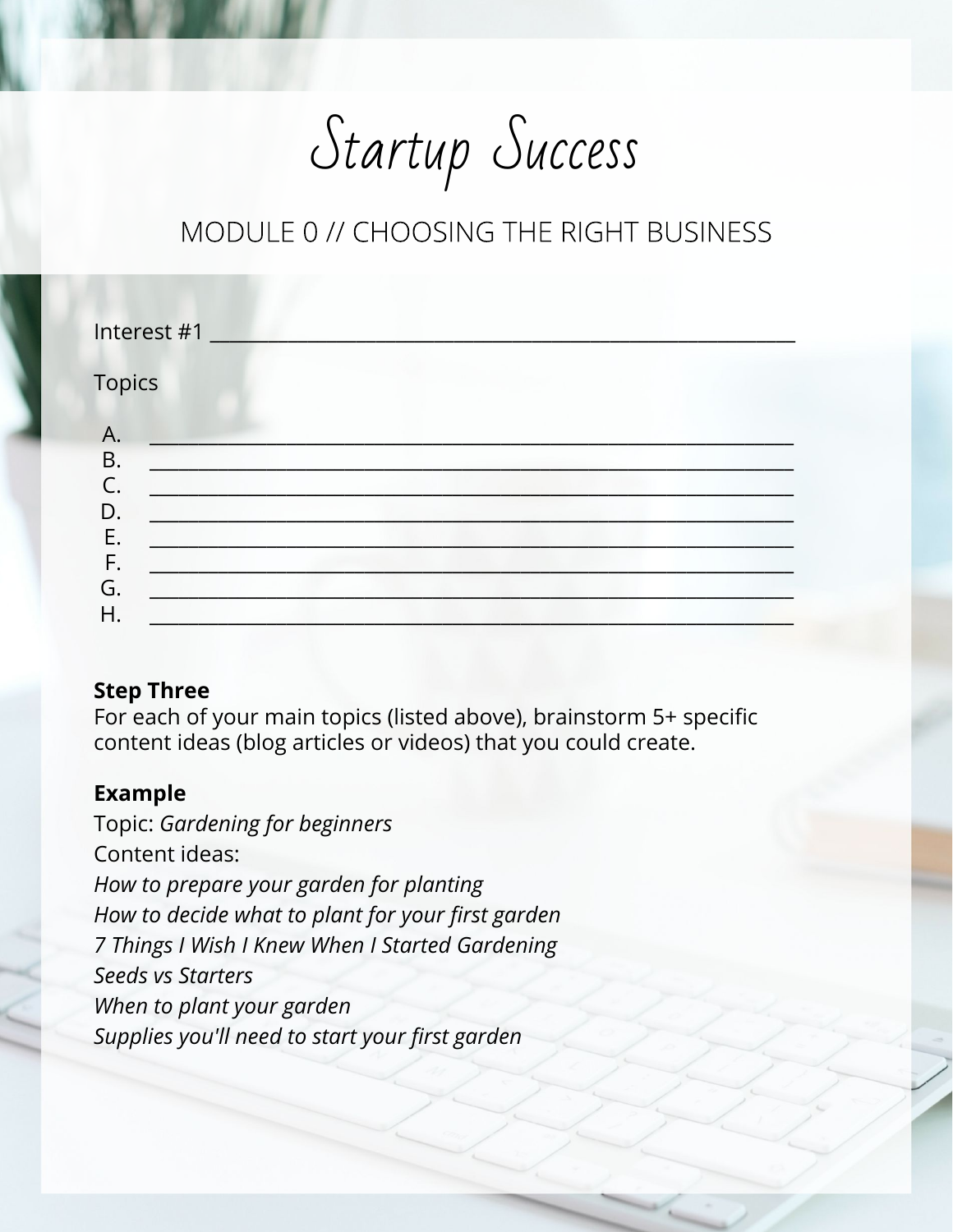Startup Success

| Interest #1                    |  |
|--------------------------------|--|
| Topic A                        |  |
| <b>Specific Content Ideas:</b> |  |
|                                |  |
|                                |  |
|                                |  |
|                                |  |
|                                |  |

Now, repeat Step Three and come up with 5+ content ideas for each main topic you identified for this interest.

 $Topic B$ 

**Specific Content Ideas:**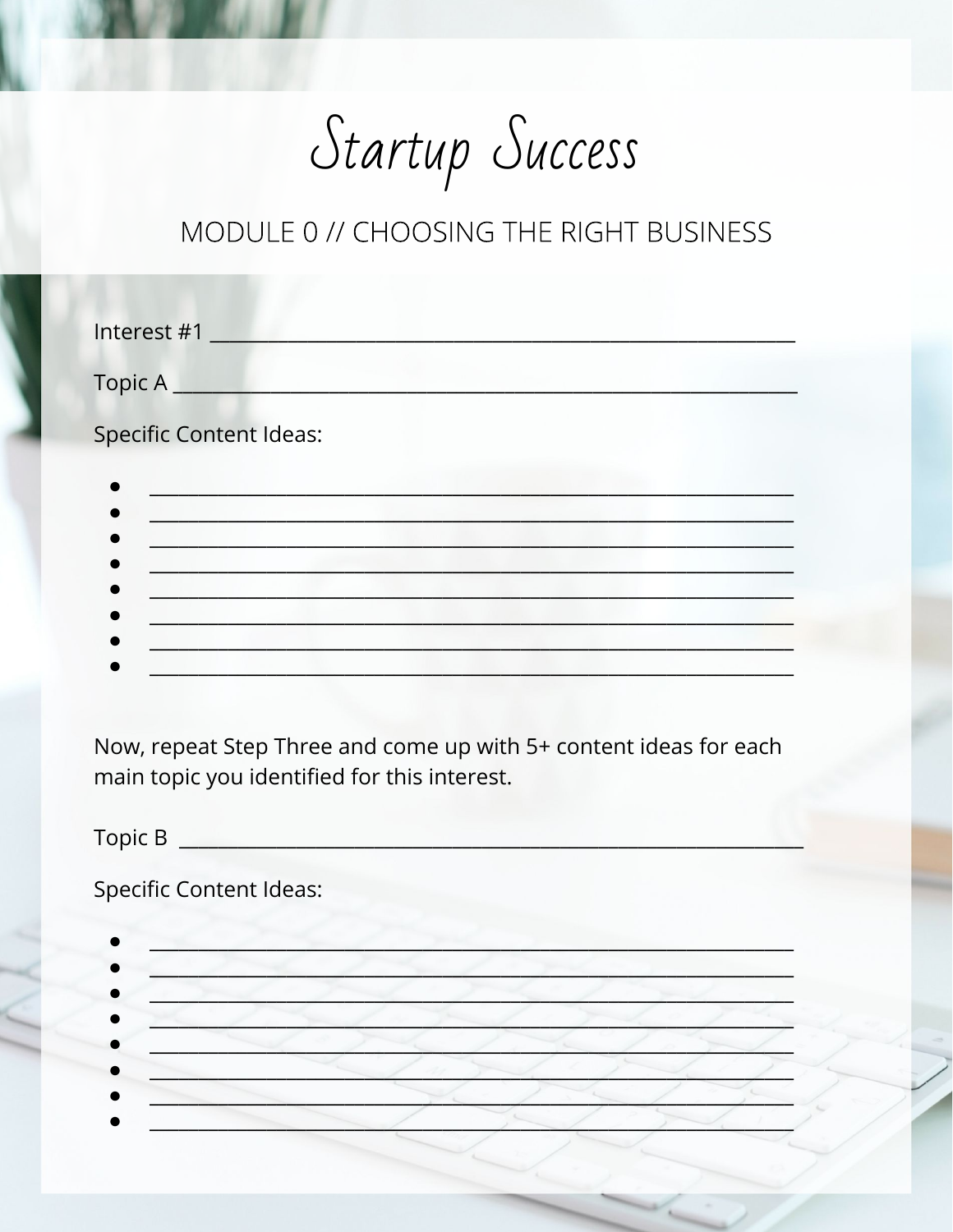Startup Success

| Topic C                                   |  |
|-------------------------------------------|--|
| <b>Specific Content Ideas:</b>            |  |
|                                           |  |
|                                           |  |
|                                           |  |
|                                           |  |
|                                           |  |
| Topic D <sub>______________________</sub> |  |
| <b>Specific Content Ideas:</b>            |  |
|                                           |  |
|                                           |  |
|                                           |  |
|                                           |  |
|                                           |  |
|                                           |  |
|                                           |  |
|                                           |  |
|                                           |  |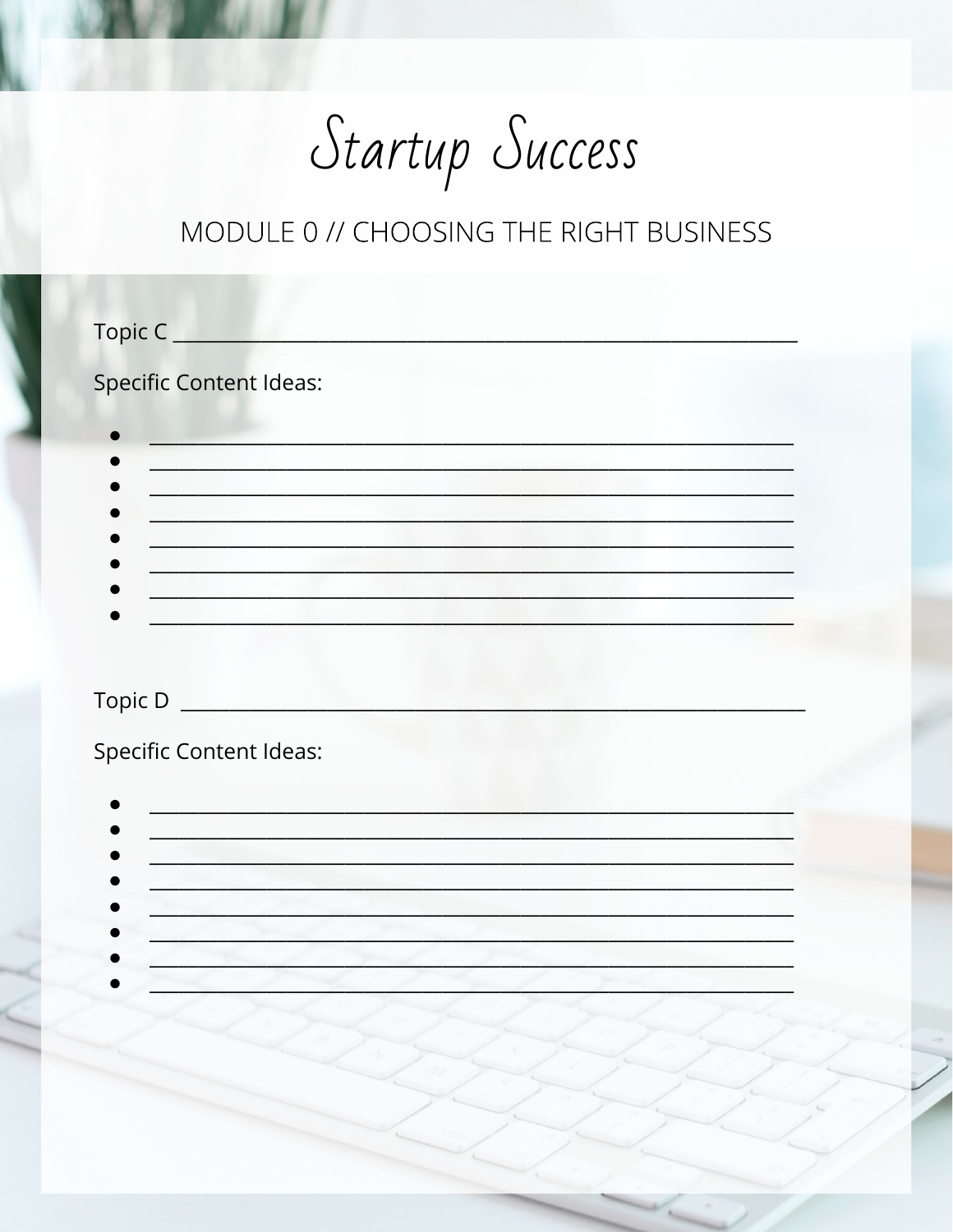Startup Success

| Topic E                                                                                                                                         |  |
|-------------------------------------------------------------------------------------------------------------------------------------------------|--|
| <b>Specific Content Ideas:</b><br>1. Ann an Dùbhlach ann an Dùbhlach an Dùbhlach an Dùbhlach an Dùbhlach an Dùbhlach an Dùbhlach an Dùbhlach an |  |
| <b>Specific Content Ideas:</b><br><u> 1989 - Johann Barn, amerikansk politiker (</u>                                                            |  |
|                                                                                                                                                 |  |
|                                                                                                                                                 |  |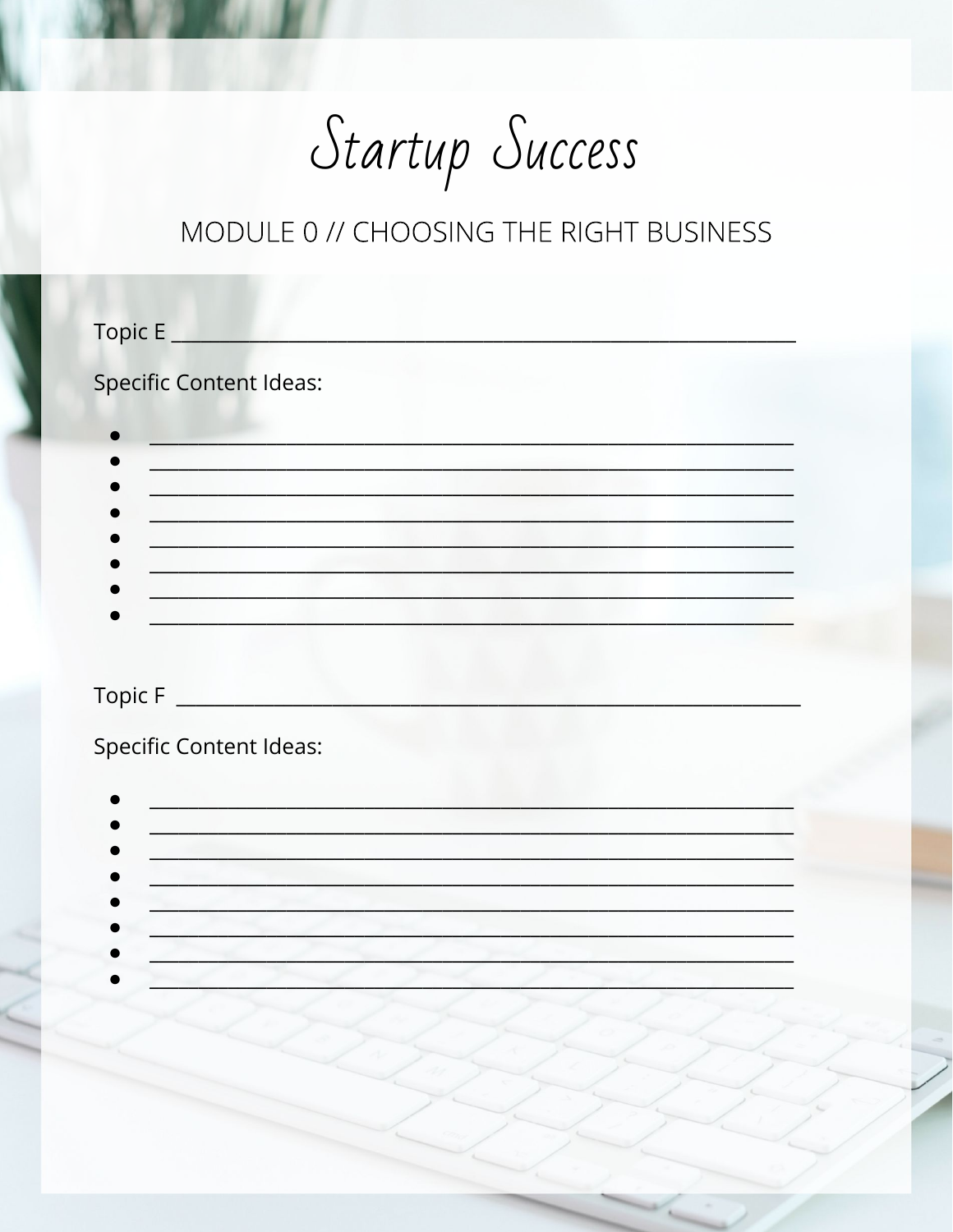Startup Success

| Topic G                        |  |
|--------------------------------|--|
| <b>Specific Content Ideas:</b> |  |
|                                |  |
|                                |  |
|                                |  |
|                                |  |
|                                |  |
|                                |  |
| <b>Specific Content Ideas:</b> |  |
|                                |  |
|                                |  |
|                                |  |
|                                |  |
|                                |  |
|                                |  |
|                                |  |
|                                |  |